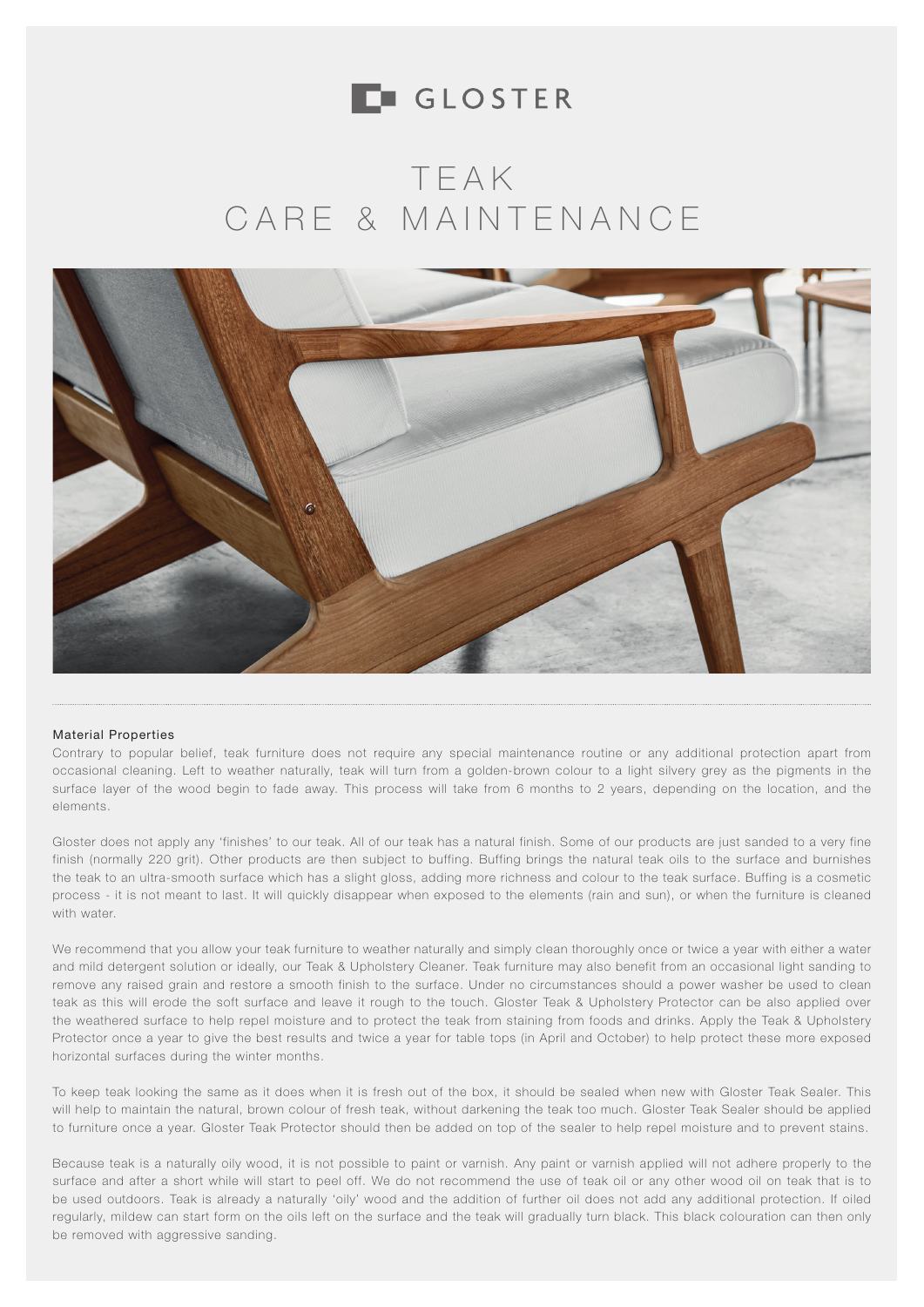# TEAK CARE & MAINTENANCE

Gloster teak is kiln dried to a moisture content of 12%. Once dry, the timber can still absorb moisture, which causes 'movement'. Timber will naturally expand and contract with changes in temperature and humidity. Outdoors this is more extreme than indoors. This is why outdoor furniture traditionally has slats rather than wide boards. Although we design our furniture to minimize and accommodate timber movement as much as possible, it cannot be prevented entirely. If you intend to store your furniture over the winter, we recommend that you do so in a dry garden shed or garage. However, we advise that you do not move teak furniture from the garden straight into a heated indoor room for storage, as the sharp differences in temperature and humidity may cause excessive 'movement' and result in splits.

The appearance of oil on the surface of teak furniture is a normal occurrence. The natural oils present in teak are what make it the best timber for outdoor furniture and a high oil content is an indicator of high quality teak. Without these oils, the timber would not survive the extremes of temperature and humidity that outdoor furniture is normally exposed to. The oils and pigments within the surface layer of the teak will gradually start to be washed out during the first few exposures to rain. This is a perfectly natural occurrence and the bleeding will subside over time – around 2-3 months depending on the environment the furniture is placed in.

Avoid placing new teak furniture on light coloured, porous stone patio surfaces until the bleeding process has subsided. Also, avoid leaving cushions that are covered in light coloured fabrics on or near to teak furniture during wet weather for the first few months of exposure. The amount of oil that washes out of the teak in the first few months will be higher, and therefore more likely to cause staining of surfaces and fabrics. If cushions or fabrics do become stained by the oils in the teak, we recommend the use of our proprietary Upholstery Cleaner, or for more stubborn stains to use Murphy Oil Soap to clean the fabric.

Occasionally, wasps can be seen to attack and 'strip' the surface of teak. They do this to make their nests during the main nest building time of spring to early summer. Unfortunately, the softer part of the grain found on weathered teak outdoor furniture is often the perfect material for them. There is no way to prevent this happening other than to destroy the wasps and the nests.

### Cleaning with Teak & Upholstery Cleaner

- 1. Before using Teak and Upholstery Cleaner, eye protection and rubber gloves should be worn.
- 2. Cover the ground under your working area before cleaning.
- 3. Moisten the surface to be treated thoroughly with clean water beforehand.
- 4. Spray the cleaner onto the wet stained area and let it soak in for 3 minutes.
- 5. Remove any dirt and grease with the scrubbing pad supplied with the cleaner.
- 6. Rinse the treated surface thoroughly with clean water and allow to air dry.
- 7. Once dry, use Gloster Teak & Upholstery Protector to make the treated surface water repellent again.

### Protecting with Teak & Upholstery Protector

- 1. Before using Teak and Upholstery Cleaner, eye protection and rubber gloves should be worn.
- 2. Cover the ground under your working area before cleaning.
- 3. On new teak, first use Teak and Upholstery Cleaner to help remove the natural teak oils on the surface of the teak.
- 4. On dirty or weathered teak, first use Teak and Upholstery Cleaner to remove all stains.
- 5. Allow to dry completely.
- 6. Shake the bottle of Teak and Upholstery Protector for at least one minute before use.
- 7. Spray directly onto the surface in such a way that the surface is soaked completely and allow to dry for 4 hours.
- 8. Repeat this application and allow to dry completely for 48 hours before further use.
- 9. it is recommended that you repeat the treatment with the once a year (teak table tops twice a year).

### Sealing with Teak Sealer

- 1. Before using Teak Sealer, eye protection and rubber gloves should be worn.
- 2. Cover the ground under your working area before cleaning.
- 3. On new teak, first use Teak and Upholstery Cleaner to help remove the natural teak oils on the surface of the teak.
- 4. On dirty teak, first use Teak and Upholstery Cleaner to remove all stains.
- 5. If the cleaned wood feels rough, sand lightly before treating.
- 6. Make sure the wood is 100% dry and free of dust before application of sealer.
- 7. Shake the bottle of Teak Sealer for at least one minute before use.
- 8. Try the sealer on a small invisible area first to judge if the colour meets your expectations.
- 9. Apply a very thin layer of protector evenly over the furniture with the cloth supplied.
- 10. Apply a second thin coat of sealer after 30 minutes drying time.
- 11. Re-treat your teak at least once a year.